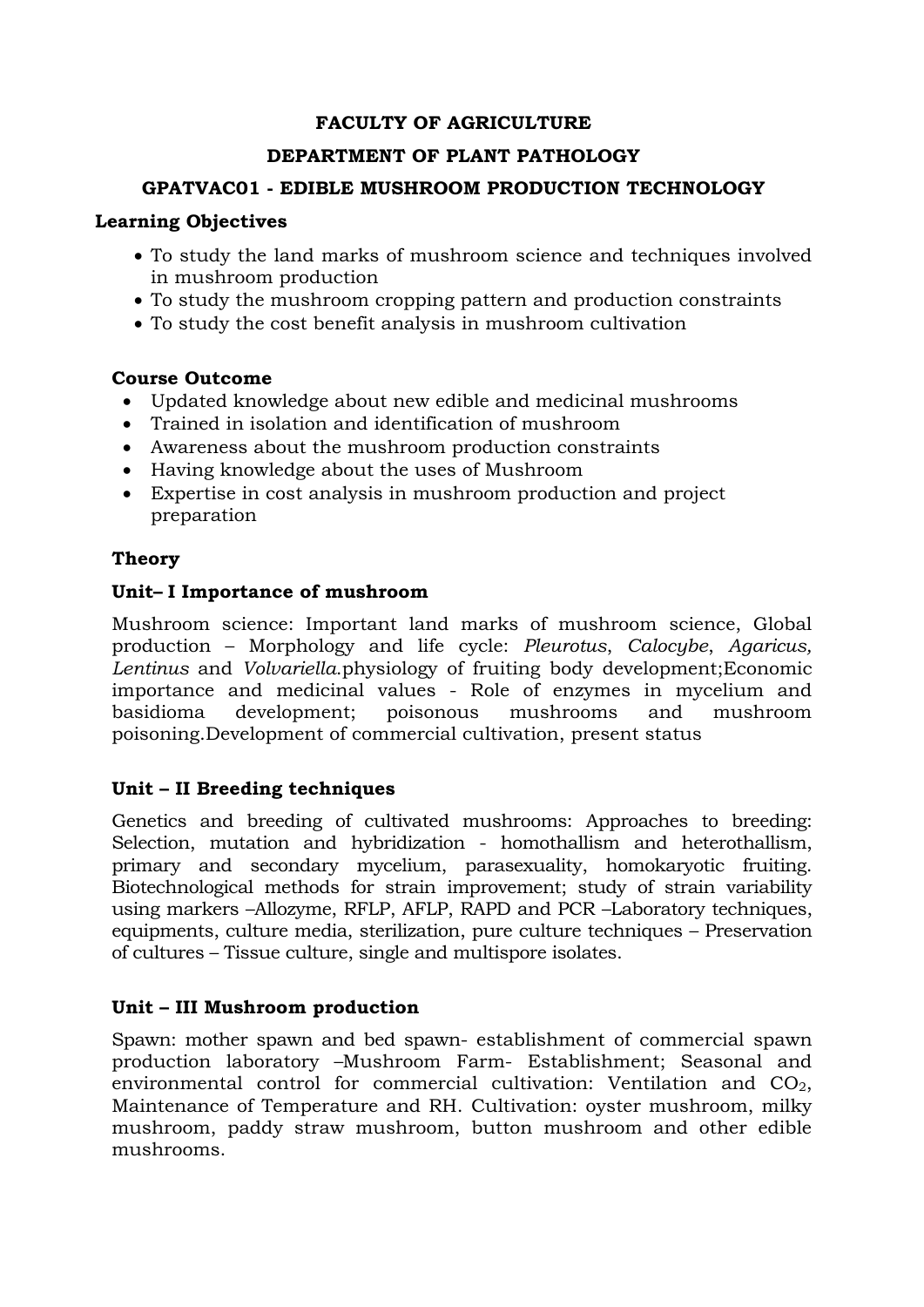### **Unit – IV Constraints and mushroom usage**

Problems in cultivation: weed moulds, diseases, pests, abiotic disordersand their management- Uses of mushroom as food, nutritional and pharmaceutical values. Post-harvest technology: Methods of preservation and value addition. Mushroom recipes: Cooking methods, value added products-pickling, sauce, ketchup and chutney, instant food mixes, extruded and bakery products-quality and organoleptic evaluation.

### **Unit – V Economics of edible mushroom**

Economics in mushroom cultivation. Cost analysis and project preparation: Market survey, export procedures. Agricultural finance: Sources of finance and acquisition. mushroom enterprises management, project analysis and financial management.

### **Practical**

Introduction to mushroom – Edible and poisonous mushrooms – Preparation of culture media – Pure culture techniques – Sterilizing techniques – Media – Maintenance of culture –Mother spawn and commercial spawn production – Type of spawn – establishment of commercial spawn production laboratory- mushroom cultivation techniques – Polybag method –Maintenance of spawn running and cropping room. Mushroom Farm - Establishment – cultivation of edible mushrooms: *Pleurotus, Calocybe, Agaricus, Volvariella, Lentinus, Auricularia* sp. and other edible mushrooms – Harvest – Packing and storage of mushroom – Problems in cultivation: pests, diseases and weed moulds, management strategies – Nutritional value – Post-harvest technology – Methods of preservation –Cost analysis and project preparation.

### **Theory Lecture Schedule**

- 1. Important land marks of mushroom, Development of commercial cultivation, present status; Economic importance and medicinal value and global production
- 2. Morphology and life cycle: *Pleurotus*, *Calocybe*, *Agaricus, Lentinus* and *Volvariella*. Morphogenesis in mushrooms, Role of enzymes in mycelium and basidioma development; physiology of fruiting body development; poisonous mushrooms and mushroom poisoning.
- 3. Genetics and breeding of cultivated mushrooms: Approaches to breeding: Selection, mutation and hybridization; homothallism and heterothallism, primary and secondary mycelium, parasexuality, homokaryotic fruiting.
- 4. Biotechnological methods for strain improvement; study of strain variability using markers –Allozyme, RFLP, AFLP, RAPD and PCR; Laboratory techniques, equipments, culture media, sterilization, pure culture techniques; Preservation of cultures, Tissue culture, single and multispore isolates.
- 5. Spawn types: mother spawn and bed spawn; establishment of commercial spawn production laboratory; Mushroom Farm- Establishment; Seasonal and environmental control for commercial cultivation; Ventilation and  $CO<sub>2</sub>$ , Maintenance of Temperature and RH.
- 6. Cultivation technology of oyster mushroom, milky mushroom, paddy straw mushroom, button mushroom and other edible mushrooms
- 7. Problems in cultivation: weed moulds, diseases, pests, abiotic disorders and their management- Uses of mushroom as food, nutritional and pharmaceutical values. Post-harvest technology.